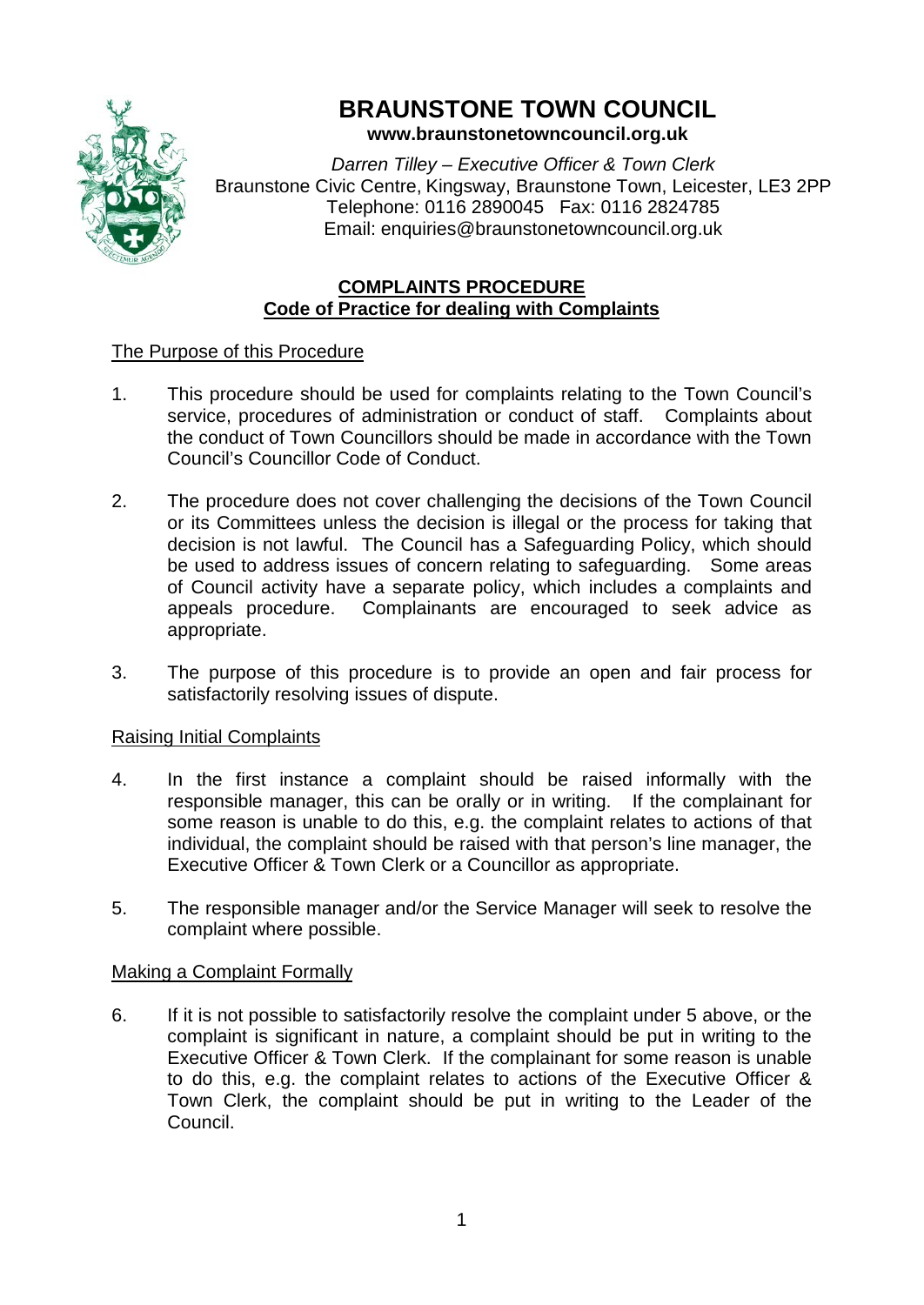7. The complainant will receive an acknowledgement within three working days of their complaint which will include anticipated timescales (which must be reasonable and proportionate) for dealing with their complaint and details of how to contact directly the person who is investigating the complaint.

#### Investigating Formal Complaints

- 8. An appropriate method of investigating the complaint will be used, which includes adequate opportunity for the complainant to expand on and clarify the nature of their complaint and for other parties involved to do the same. Mediation can be considered where all parties agree to this approach.
- 9. The person dealing with the complaint will write a formal report summarising the complaint, evidence gathered and their conclusions, including recommendations for resolving the complaint.
- 10. Where a complaint is about the Executive Officer & Town Clerk, the formal report by the person dealing with the complaint will be considered by the Council's Employing Committee.
- 11. The recommendations for resolving the complaint will be offered to the complainant, who can either accept the resolution in full or can appeal the decision.

#### Outcome of Formal Complaints

12. The complainant must confirm in writing that they accept the proposed resolution, after which the person dealing with the complaint will ensure the recommendations are implemented. If the complainant is not happy with the outcome and wishes to appeal, the complainant must indicate their wish to do so in writing, summarising their reasons for appealing the decision, to the person dealing with the complaint within 14 days of being notified of the outcome. Failure to notify acceptance or appeal will result in implantation after 14 days have elapsed. Acceptance of the recommendations prior to the 14 days precludes the right of appeal.

#### Appeal Process

- 13. The complainant will receive an acknowledgement within three working days confirming the appeal, which will include anticipated timescales (which must be reasonable and proportionate) for dealing with the appeal, and details of the Committee of the Council which will be considering the Appeal.
- 14. The complainant shall be notified of the date on which the Appeal will be considered. The complainant shall be invited to attend the relevant meeting and bring with them such representative as they wish.
- 15. The Committee shall determine whether the circumstances of the complaint warrant the matter being discussed in the absence of the press and public.